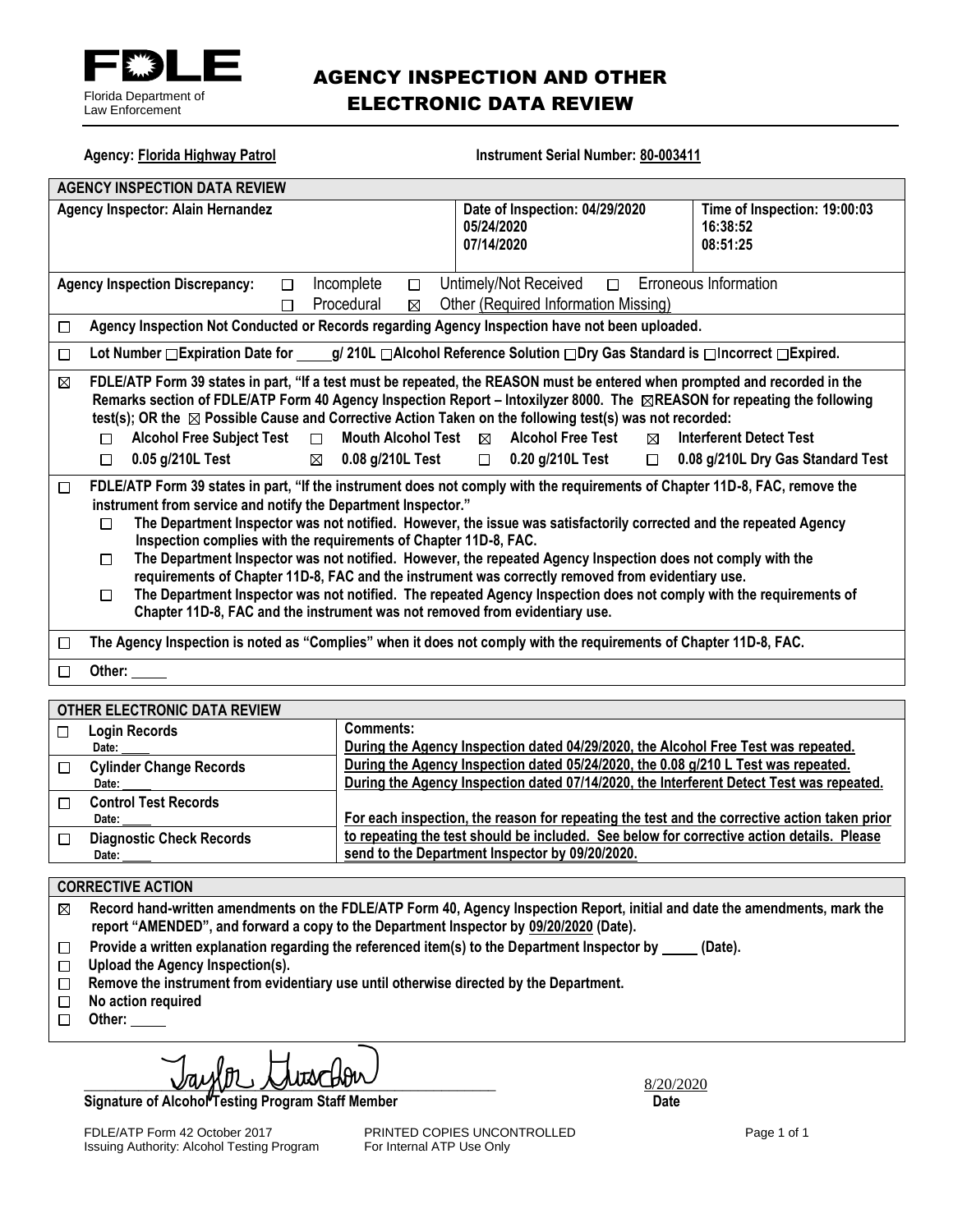

#### **AGENCY INSPECTION AND OTHER ELECTRONIC DATA REVIEW**

| Date of Inspection: 04/29/2020<br>05/24/2020<br>07/14/2020                                                                                                                                                                                                                                                                                                                                                                                                                                                                                                                                                      | Time of Inspection: 19:00:03<br>16:38:52<br>08:51:25                                                                                                                                                                                                                                                                                 |
|-----------------------------------------------------------------------------------------------------------------------------------------------------------------------------------------------------------------------------------------------------------------------------------------------------------------------------------------------------------------------------------------------------------------------------------------------------------------------------------------------------------------------------------------------------------------------------------------------------------------|--------------------------------------------------------------------------------------------------------------------------------------------------------------------------------------------------------------------------------------------------------------------------------------------------------------------------------------|
| Incomplete<br>Untimely/Not Received<br>$\Box$<br>$\Box$<br>Procedural<br>Other (Required Information Missing)<br>⊠                                                                                                                                                                                                                                                                                                                                                                                                                                                                                              | <b>Erroneous Information</b>                                                                                                                                                                                                                                                                                                         |
|                                                                                                                                                                                                                                                                                                                                                                                                                                                                                                                                                                                                                 |                                                                                                                                                                                                                                                                                                                                      |
| Lot Number □ Expiration Date for ____g/ 210L □ Alcohol Reference Solution □ Dry Gas Standard is □ Incorrect □ Expired.                                                                                                                                                                                                                                                                                                                                                                                                                                                                                          |                                                                                                                                                                                                                                                                                                                                      |
| Remarks section of FDLE/ATP Form 40 Agency Inspection Report - Intoxilyzer 8000. The ⊠REASON for repeating the following<br>test(s); OR the X Possible Cause and Corrective Action Taken on the following test(s) was not recorded:<br>Alcohol Free Subject Test D<br><b>Mouth Alcohol Test</b><br>$\boxtimes$ Alcohol Free Test<br>⊠<br>$\boxtimes$ 0.08 g/210L Test<br>$\Box$ 0.20 g/210L Test<br>$\Box$<br>FDLE/ATP Form 39 states in part, "If the instrument does not comply with the requirements of Chapter 11D-8, FAC, remove the                                                                       | Interferent Detect Test<br>0.08 g/210L Dry Gas Standard Test                                                                                                                                                                                                                                                                         |
| The Department Inspector was not notified. However, the issue was satisfactorily corrected and the repeated Agency<br>Inspection complies with the requirements of Chapter 11D-8, FAC.<br>The Department Inspector was not notified. However, the repeated Agency Inspection does not comply with the<br>requirements of Chapter 11D-8, FAC and the instrument was correctly removed from evidentiary use.<br>The Department Inspector was not notified. The repeated Agency Inspection does not comply with the requirements of<br>Chapter 11D-8, FAC and the instrument was not removed from evidentiary use. |                                                                                                                                                                                                                                                                                                                                      |
| The Agency Inspection is noted as "Complies" when it does not comply with the requirements of Chapter 11D-8, FAC.                                                                                                                                                                                                                                                                                                                                                                                                                                                                                               |                                                                                                                                                                                                                                                                                                                                      |
|                                                                                                                                                                                                                                                                                                                                                                                                                                                                                                                                                                                                                 |                                                                                                                                                                                                                                                                                                                                      |
|                                                                                                                                                                                                                                                                                                                                                                                                                                                                                                                                                                                                                 |                                                                                                                                                                                                                                                                                                                                      |
| <b>Comments:</b><br>During the Agency Inspection dated 04/29/2020, the Alcohol Free Test was repeated.                                                                                                                                                                                                                                                                                                                                                                                                                                                                                                          |                                                                                                                                                                                                                                                                                                                                      |
|                                                                                                                                                                                                                                                                                                                                                                                                                                                                                                                                                                                                                 | Instrument Serial Number: 80-003411<br>Agency Inspection Not Conducted or Records regarding Agency Inspection have not been uploaded.<br>FDLE/ATP Form 39 states in part, "If a test must be repeated, the REASON must be entered when prompted and recorded in the<br>instrument from service and notify the Department Inspector." |

 $\Box$ **Cylinder Change Records** During the Agency Inspection dated 05/24/2020, the 0.08 g/210 L Test was repeated. During the Agency Inspection dated 07/14/2020, the Interferent Detect Test was repeated. Date:  $\Box$ **Control Test Records** 1281 Date: For each inspection, the reason for repeating the test and the corrective action taken prior н. **Diagnostic Check Records** to repeating the test should be included. See below for corrective action details. Please  $\Box$ send to the Department Inspector by 09/20/2020. Date:

#### **CORRECTIVE ACTION**

| $\omega$ Record hand-written amendments on the FDLE/ATP Form 40, Agency Inspection Report, initial and date the amendments, mark the |
|--------------------------------------------------------------------------------------------------------------------------------------|
| report "AMENDED", and forward a copy to the Department Inspector by <u>09/20/2020</u> (Date).                                        |
|                                                                                                                                      |

Provide a written explanation regarding the referenced item(s) to the Department Inspector by \_\_\_\_ (Date).  $\Box$ 

- $\Box$ Upload the Agency Inspection(s).
- Remove the instrument from evidentiary use until otherwise directed by the Department.  $\Box$
- $\Box$ No action required
- $\Box$ Other:

Signature of Alcohol Testing Program Staff Member

FDLE/ATP Form 42 October 2017 Issuing Authority: Alcohol Testing Program PRINTED COPIES UNCONTROLLED For Internal ATP Use Only

8/20/2020 **Date** 

Page 1 of 1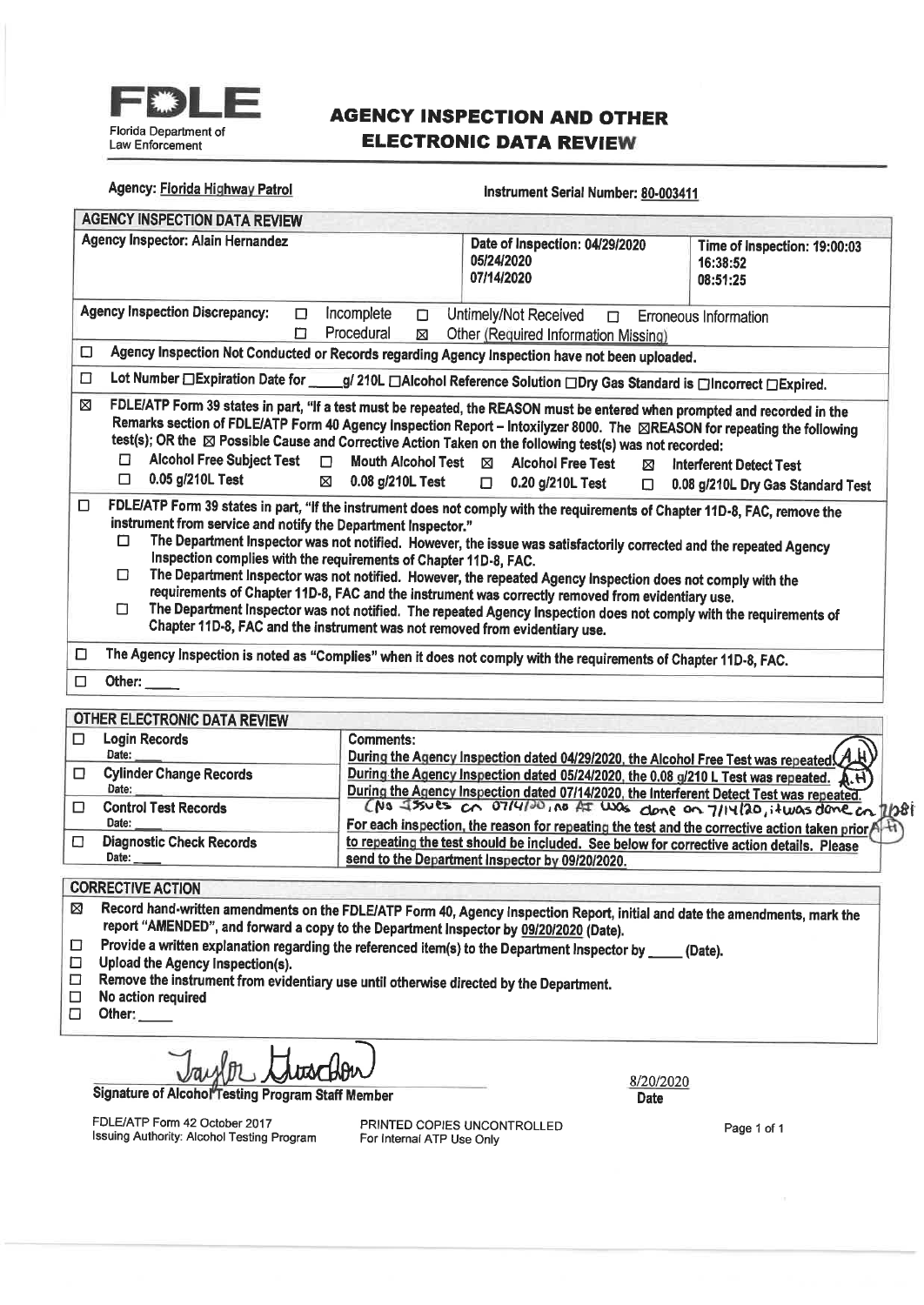### Amended

### **Florida Department of Law Enforcement Alcohol Testing Program**

#### AGENCY INSPECTION REPORT - INTOXILYZER 8000

Agency: FL HIGHWAY PATROL Time of Inspection: 17:49

Date of Inspection: 04/29/2020

Serial Number: 80-003411 Software: 8100.27

| Check or Test                               | <b>YES</b> | <b>NO</b> |
|---------------------------------------------|------------|-----------|
| Date and/or Time Adjusted                   |            |           |
|                                             |            | No.       |
| Diagnostic Check (Pre-Inspection): OK       |            |           |
|                                             | Yes        |           |
| Alcohol Free Subject Test: 0.000            |            |           |
|                                             | Yes        |           |
| Mouth Alcohol Test: Slope Not Met           |            |           |
|                                             | Yes        |           |
| Interferent Detect Test: Interferent Detect |            |           |
|                                             |            | No        |
| Diagnostic Check (Post-Inspection): OK      |            |           |
|                                             |            | No        |

| Alcohol Free<br>Test<br>(g/210L) | $0.05g/210L$ Test<br>(q/210L)<br>Lot#:<br>Exp: | $0.08g/210L$ Test<br>(g/210L)<br>$Lot#$ :<br>Exp: | 0.20g/210L Test<br>(g/210L)<br>$Lot#$ :<br>Exp: | $0.08$ g/210L<br>Dry Gas Std Test<br>(q/210L)<br>Lot#:<br>Exp: |
|----------------------------------|------------------------------------------------|---------------------------------------------------|-------------------------------------------------|----------------------------------------------------------------|
| 0.000<br>0.000                   |                                                |                                                   |                                                 |                                                                |
| 0.000<br>0.000                   |                                                |                                                   |                                                 |                                                                |
| <b>RFI</b>                       |                                                |                                                   |                                                 |                                                                |

Number of Simulators Used: 5

Remarks:

00: RFI Detect, RFI Detect. Non-compliance: .

Email. Sent to Micnael Haushey on 04/29/20 (A. H)<br>Ref Inspection Repeat<br>Alcohol Fest Repeated Ref RFIT/Maved electronics Olway

The above instrument complies (

) does not comply ( X ) with Chapter 11D-8, FAC.

I certify that I hold a valid Florida Department of Law Enforcement Agency Inspector Permit and that I performed this inspection in accordance with the provisions of Chapter 11D-8, FAC.

ALAIN HERNANDEZ Signature and Printed Name 04/29/2020

Date

FDLE/ATP Form 40 - March 2004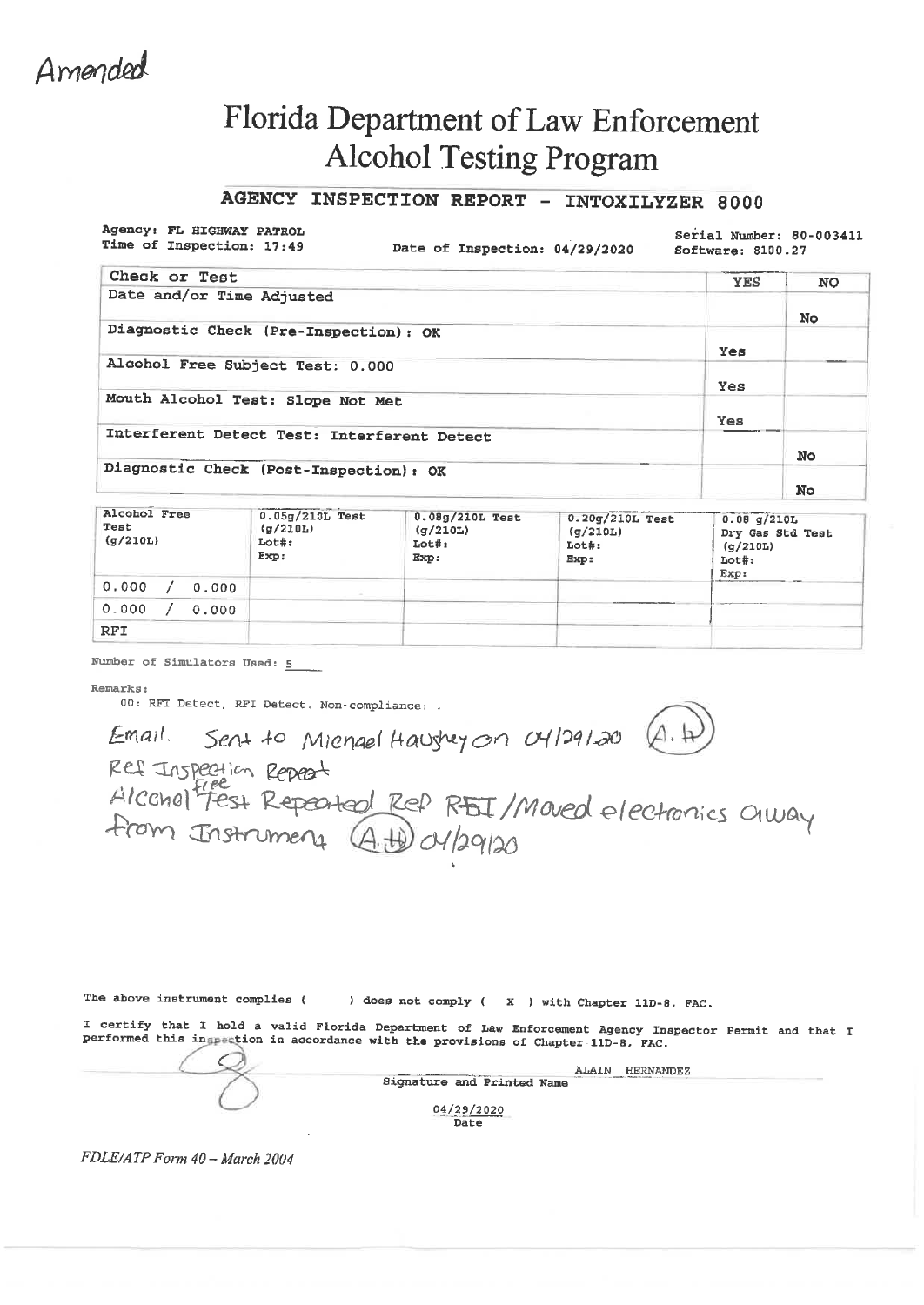Amended

## Florida Department of Law Enforcement **Alcohol Testing Program**

AGENCY INSPECTION REPORT - INTOXILYZER 8000

Agency: FL HIGHWAY PATROL Time of Inspection: 19:00

Date of Inspection: 04/29/2020

Serial Number: 80-003411 Software: 8100.27

| Check or Test                               | <b>YES</b> | <b>NO</b> |
|---------------------------------------------|------------|-----------|
| Date and/or Time Adjusted                   |            |           |
|                                             |            | No.       |
| Diagnostic Check (Pre-Inspection): OK       |            |           |
|                                             | Yes        |           |
| Alcohol Free Subject Test: 0.000            |            |           |
| Mouth Alcohol Test: Slope Not Met           | Yes        |           |
|                                             |            |           |
| Interferent Detect Test: Interferent Detect | Yes        |           |
|                                             |            |           |
| Diagnostic Check (Post-Inspection): OK      | Yes        |           |
|                                             |            |           |
|                                             | Yes        |           |

| Alcohol Free<br>Test<br>(g/210L) | 0.05g/210L Test<br>(q/210L)<br>Lot#:201811C<br>Exp: $11/13/2020$ | 0.08g/210L Test<br>(q/210L)<br>Lot#:201908B<br>Exp: 08/07/2021 | 0.20g/210L Test<br>(q/210L)<br>Lot#:201902C<br>Exp: 02/20/2021 | 0.08 q/210L<br>Dry Gas Std Test<br>(q/210L)<br>Lot#:1101850<br>Exp: 03/02/2022 |  |
|----------------------------------|------------------------------------------------------------------|----------------------------------------------------------------|----------------------------------------------------------------|--------------------------------------------------------------------------------|--|
| 0.000                            | 0.049                                                            | 0.078                                                          | 0.199                                                          | 0.080                                                                          |  |
| 0.000                            | 0.049                                                            | 0.079                                                          | 0.202                                                          | 0.080                                                                          |  |
| 0.000                            | 0.049                                                            | 0.079                                                          | 0.201                                                          | 0.080                                                                          |  |

Number of Simulators Used: 5

Remarks:

00: Ambient Fail.

Emailed Michael Hawsner on 04/29/20 Ad

Ref Inspection Repeat Alcohol tree Test Hool Ambient failure, and attempted (A. H) Instrument Passed on second attempt. Remaned Instrument from current locotion to new location. 4/29/20 AB

The above instrument complies ( $X$ ) does not comply ( ) with Chapter 11D-8, FAC.

I certify that I hold a valid Florida Department of Law Enforcement Agency Inspector Permit and that I performed this inspection in accordance with the provisions of Chapter 11D-8, FAC.

> ALAIN HERNANDEZ Signature and Printed Name

> > 04/29/2020 Date

FDLE/ATP Form 40 - March 2004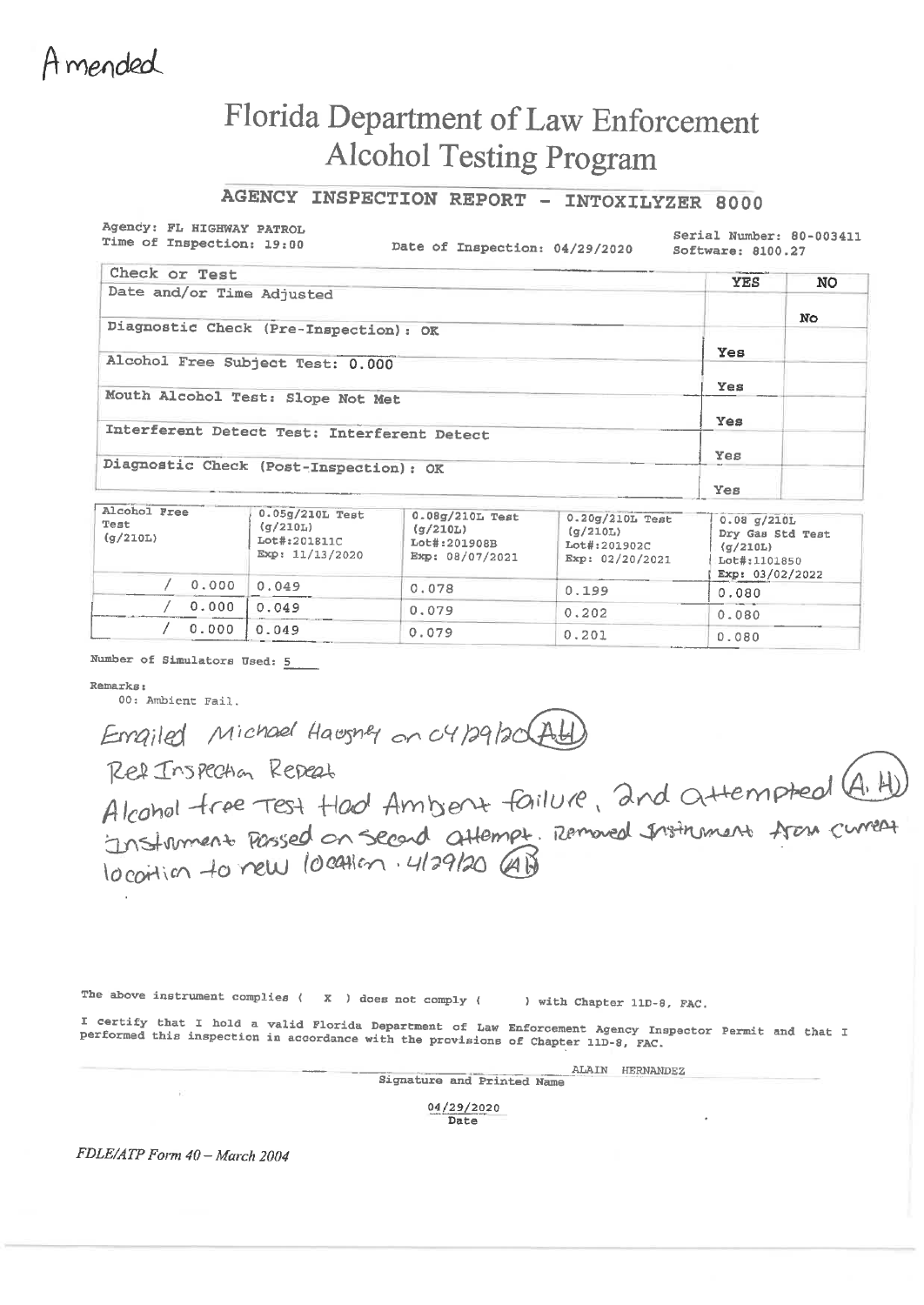### Amended

# Florida Department of Law Enforcement Alcohol Testing Program

### AGENCY INSPECTION REPORT - INTOXILYZER 8000

Agency: FL HIGHWAY PATROL Time of Inspection: 16:38

Date of Inspection: 05/24/2020

Serial Number: 80-003411 Software: 8100.27

| Check or Test                               | <b>YES</b> | <b>NO</b> |
|---------------------------------------------|------------|-----------|
| Date and/or Time Adjusted                   |            |           |
|                                             |            | No        |
| Diagnostic Check (Pre-Inspection): OK       |            |           |
| Alcohol Free Subject Test: 0.000            | Yes        |           |
|                                             |            |           |
| Mouth Alcohol Test: Slope Not Met           | Yes        |           |
|                                             | Yes        |           |
| Interferent Detect Test: Interferent Detect |            |           |
|                                             | <b>Yes</b> |           |
| Diagnostic Check (Post-Inspection): OK      | ×.         |           |
|                                             | Yes        |           |

| Alconol Free<br>Test<br>(q/210L) | $0.05g/210L$ Test<br>(q/210L)<br>Lot#:201811C<br>Exp: 11/13/2020 | $0.08g/210L$ Test<br>(q/210L)<br>Lot#:201908B<br>Exp: 08/07/2021 | $0.20g/210L$ Test<br>(g/210L)<br>Lot#:201902C<br>Exp: 02/20/2021 | $0.08$ $q/210L$<br>Dry Gas Std Test<br>(q/210L)<br>Lot#:1101850<br>Exp: 03/02/2022 |
|----------------------------------|------------------------------------------------------------------|------------------------------------------------------------------|------------------------------------------------------------------|------------------------------------------------------------------------------------|
| 0.000                            | 0.049                                                            | 0.077                                                            | 0.198                                                            | 0.080                                                                              |
| 0.000                            | 0.048                                                            | 0.078                                                            | 0.200                                                            | 0.080                                                                              |
| 0.000                            | 0.048                                                            | 0.077                                                            | 0.200                                                            | 0,081                                                                              |

Number of Simulators Used: 5

Remarks:

08: RFI Detect. Corrected by remains all Electionics alway from Instament A.H ) 5/24/20

The above instrument complies  $\langle X \rangle$  does not comply  $\langle$ 

) with Chapter 11D-8, FAC.

I certify that I hold a valid Florida Department of Law Enforcement Agency Inspector Permit and that I performed this inspection in accordance with the provisions of Chapter 11D-8, FAC.

> ALAIN HERNANDEZ Signature and Printed Name

> > 05/24/2020 Date

FDLE/ATP Form 40 - March 2004

....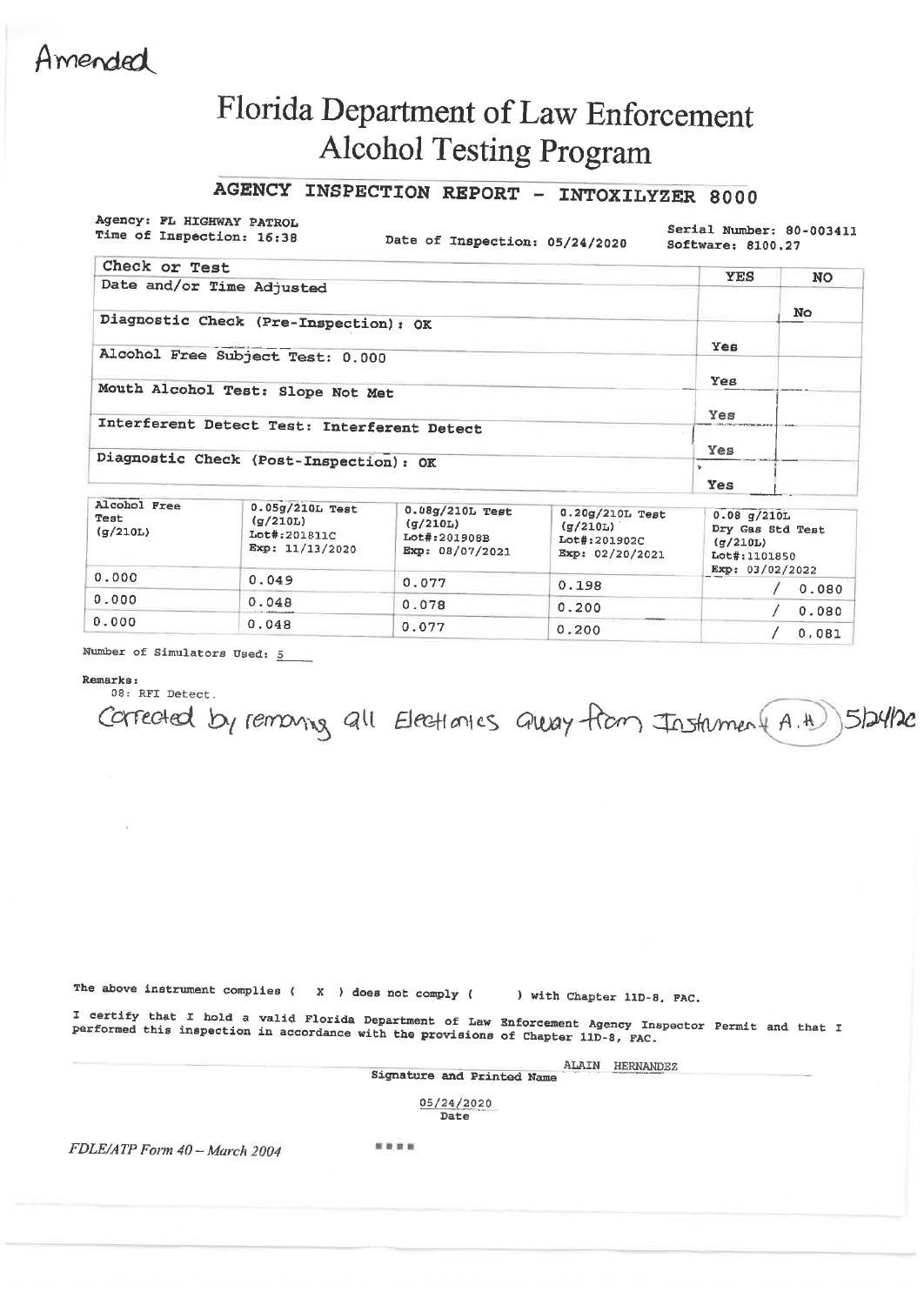### Florida Department of Law Enforcement **Alcohol Testing Program**

#### AGENCY INSPECTION REPORT - INTOXILYZER 8000

Agency: FL HIGHWAY PATROL Time of Inspection: 15:40

Date of Inspection: 07/28/2020

Serial Number: 80-003411 Software: 8100.27

| Check or Test                               | <b>YES</b> | <b>NO</b> |
|---------------------------------------------|------------|-----------|
| Date and/or Time Adjusted                   |            | No.       |
| Diagnostic Check (Pre-Inspection): OK       | Yes        |           |
| Alcohol Free Subject Test: 0.000            | Yes        |           |
| Mouth Alcohol Test: Slope Not Met           | Yes        |           |
| Interferent Detect Test: Interferent Detect | <b>Yes</b> |           |
| Diagnostic Check (Post-Inspection): OK      | Yes        |           |

| Alcohol Free<br>Test<br>(q/210L) | $0.05q/210L$ Test<br>(g/210L)<br>Lot#:201811C<br>Exp: 11/13/2020 | $0.08q/210L$ Test<br>(g/210L)<br>Lot#:201908B<br>Exp: 08/07/2021 | $0.20q/210L$ Test<br>(q/210L)<br>Lot#:201902C<br>Exp: 02/20/2021 | $0.08$ q/210L<br>Dry Gas Std Test<br>(q/210L)<br>Lot#:1101850<br>Exp: $03/02/2022$ |
|----------------------------------|------------------------------------------------------------------|------------------------------------------------------------------|------------------------------------------------------------------|------------------------------------------------------------------------------------|
| 0.000                            | 0.049                                                            | 0.076                                                            | 0.197                                                            | 0.080                                                                              |
| 0.000                            | 0.048                                                            | 0.077                                                            | 0.198                                                            | 0.080                                                                              |
| 0.000                            | 0.048                                                            | 0.077                                                            | 0.198                                                            | 0.080                                                                              |

Number of Simulators Used: 5

Remarks:

NO ISSUES

The above instrument complies  $(X)$  does not comply  $($ ) with Chapter 11D-8, FAC.

I certify that I hold a valid Florida Department of Law Enforcement Agency Inspector Permit and that I performed this inspection in accordance with the provisions of Chapter 11D-8, PAC.

ALAIN HERNANDEZ Signature and Printed Name 07/28/2020

Date

FDLE/ATP Form 40 - March 2004